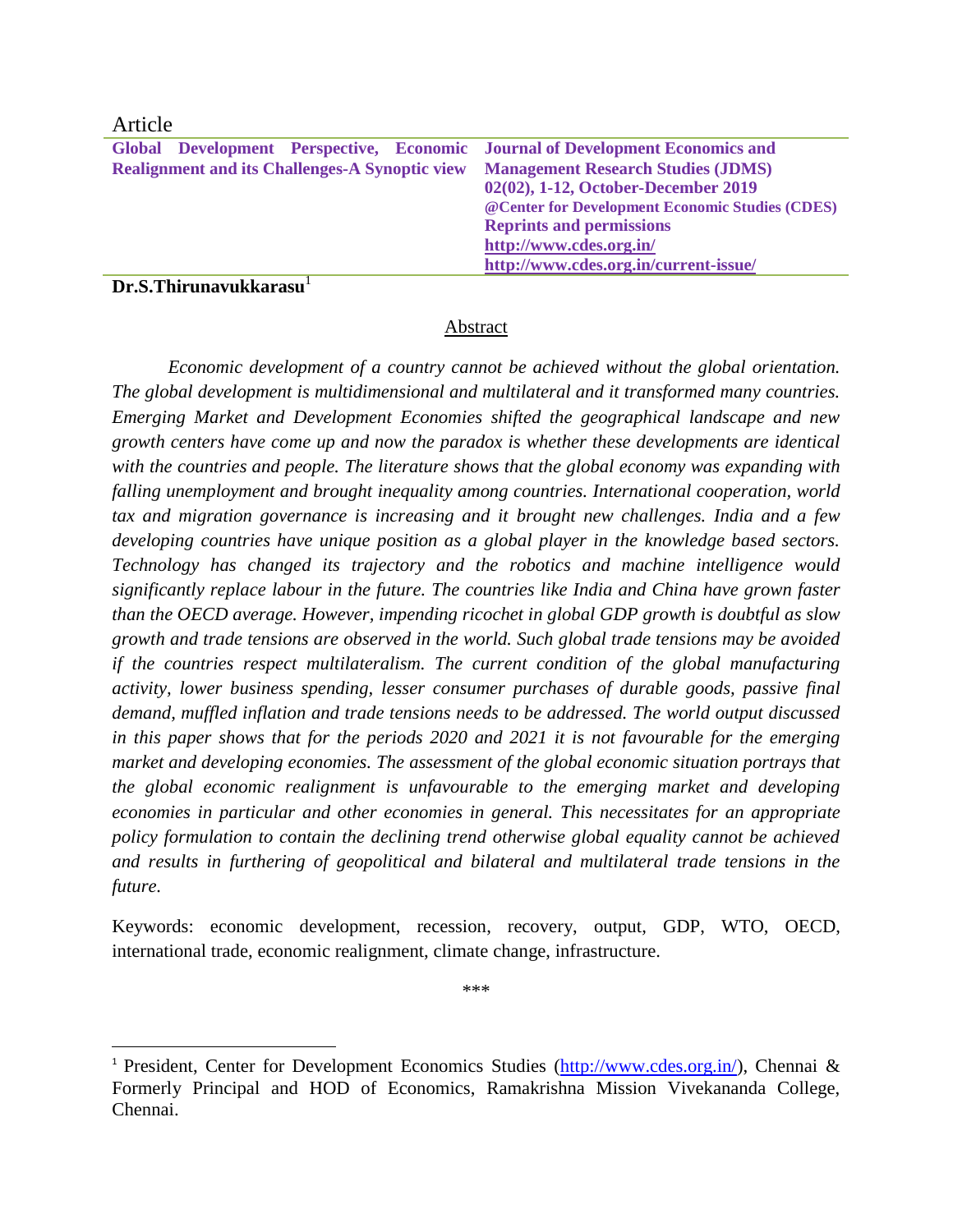## INTRODUCTION

Economic development encompasses economic growth, investment, technology, health, education and knowledge-based sectors, agriculture, industry, social, demographic and political factors, labour etc. The development of country cannot be achieved without the global orientation. Achieving unilateral growth of country will be very difficult amidst globalization and multilateralism situation. The global development is multidimensional and multilateral, which transforms a country and makes it competitive. Technology is locally developed or brought from other countries to instill and ignite the growth process of a country. All these developmental parameters have brought subtle changes in the global macroeconomic landscape. The Emerging Market and Development Economies shifted the geographical landscape and new cluster of growth centers have come up in the global market. The continued development impetus implemented by the countries of the world has brought formidable growth in these countries. However, the paradox now is whether these developments are identical with these countries and people. This paper attempts to highlight with literature on the theme and data on the persisting economic situation, economic realignment level and the current status of the countries of the world in sustaining the development.

The literature on this theme shows that the global economy was expanding with falling unemployment, global GDP was growing and the commodity prices were in partial recovery and exchange rate was moving up. 'These developments are often seen as the confluence of unrelated negative shocks. But this is at significant level is the result of an economic and financial process that has unfolded over many years' (J Caruana, 2016). Further, several disparities were observed between the early industrialisers and the new world emerging economies. The quality for early industrialisers was better than the emerging countries and the quality of economic growth in developing countries has been inadequate, and not emphasised enough (Haddad, Kato and Meisel, 2015).

The economic development of many countries experienced inequality and it is worsening in some countries (Alvaredo et al., 2017). The material conditions and quality of life of people portrays a complex story while addressing the holistic side of development. In some countries absolute poverty continue to raise in-spite of economic growth (World Bank, 2018). Economic development must assure real improvement in the quality of life of people but "the 17 Sustainable Development Goals (SDGs) to end poverty, protect the planet, and to ensure peace and prosperity for all, yet institutions and policies in countries as well as donors today are illequipped to face the challenges required to meet the objectives set out by the SDGs" (OECD, 2018).

International cooperation, world tax and migration governance is increasing and it brings new challenges to the countries and impacts them on automation, digitalisation and climate change. Baldwin is of the opinion that whatever worked a century ago will at the very least need to be adapted towards new strategies and new forms of co-operation. For example, while earlier industrialising countries relied on building a domestic supply chain, which took decades to develop, countries today are able to join global supply chains, benefiting from various elements of offshored production (Baldwin, 2011). In addition, a slowdown in productivity growth also reduced the growth of output during the past decade. The 'impact of lower investment, some evidence suggests that one factor may be the persistent impact of the credit boom induced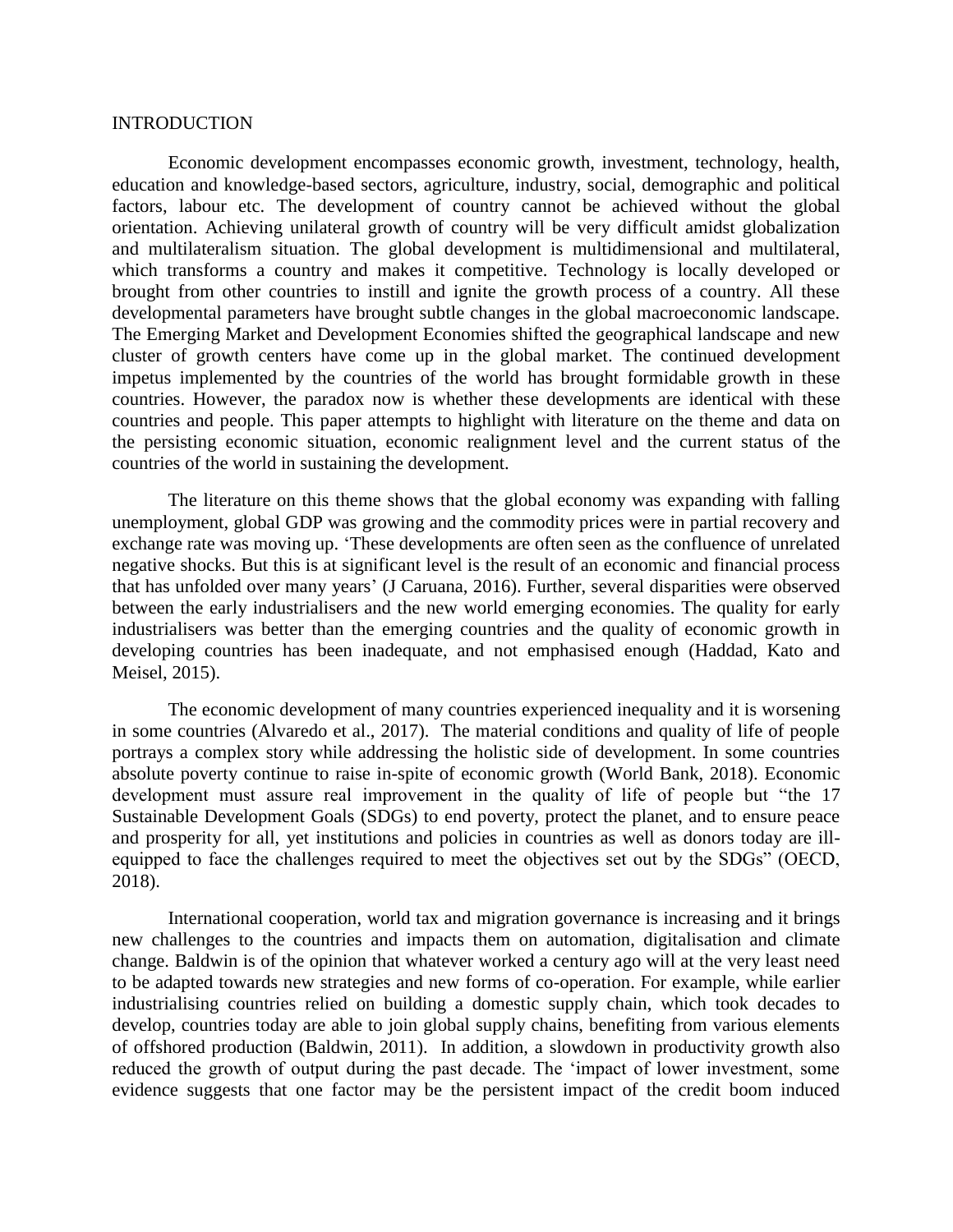misallocation of labour into weaker productivity growth sectors' (C. Borio, 2016). The current financial conditions induce the banks to give loans by keeping otherwise unproductive firms alive and it may be detrimental to a swift reallocation of capital and labour, and distort competition across the economies (R. Caballero, 2008).

With regard to the global CO2 emissions of 36 Gt out of which 24 Gt were emitted by non-OECD countries (World Bank, 2018), which means these countries face the brunt of development by opening pollution creating industries. For instance in China the total output tripled but the emission increased by 187 percent over a period of four years from 2000 to 2014. The energy intensity has dropped by 36 percent while carbon intensity has gone up by 36 percent during the period. As a result the Chinese production should be decarbonised and the government also concentrates in innovation in this area (IEA, 2017).

India and a few developing countries have unique position as a global player in the knowledge based sectors, which is rapidly expanding with potential for higher growth in domestic and export markets. Given the multiplier effect the growing economic importance of services, and the increasing share of knowledge-based services within this, is accelerating the structural and geographic realignment of the global economy (NASSCOM, 2008).

In the global development, economic growth has shifted to countries with their own unique histories that is the E7 group of emerging market economies (China, India, Indonesia, Brazil, Russia, Mexico, and Turkey) have begun to dislodge the G7 (the U.S., the U.K., France, Germany, Japan, Canada, and Italy) as the countries with the largest shares of world trade. The effects of globalization have been felt unequally by different countries. The economic development and social change are contrary to each other as sometimes the misalignment between business activities and economic growth vs. sustainable and societal outcomes are observed and therefore, proper understanding of such divergence to realign business, economies and society (Colm Kelly and Blair Sheppard, 2019).

Technology has changed its trajectory and the robotics and machine intelligence would significantly remove labour from their workforce over the next few years and it will bring glut in labour in countries like India and China. The International Federation of Robotics has sold 20 percent of all the robots made in 2013 to the public and private sector in China (Economist, 2015).

The fruits of economics development will be realized by increase in output, better welfare of people, resource use efficiency and a balance between human needs and the capacity of the environment to provide for those needs. Climate change is causing reduction in rainfall, increasing temperature and flooding. It brings cascading effects in development due to its impact on agriculture and industrial sectors of the countries. It is noticed that over 300 million Africans have no access to safe drinking water and uneven water distribution. Sub-Saharan African countries could not satisfy the eight MDGs. People are affected by abject poverty, lower rainfall and desertification, deforestation and climate change.

A number of directions for economic development have been identified in the UNESCAP (2011) report: "Trade within the region is growing more rapidly than the region's trade with the rest of the world, potentially leading to a deeper level of regional integration; services are an important emerging sector, and various developing Asia-Pacific economies are leading the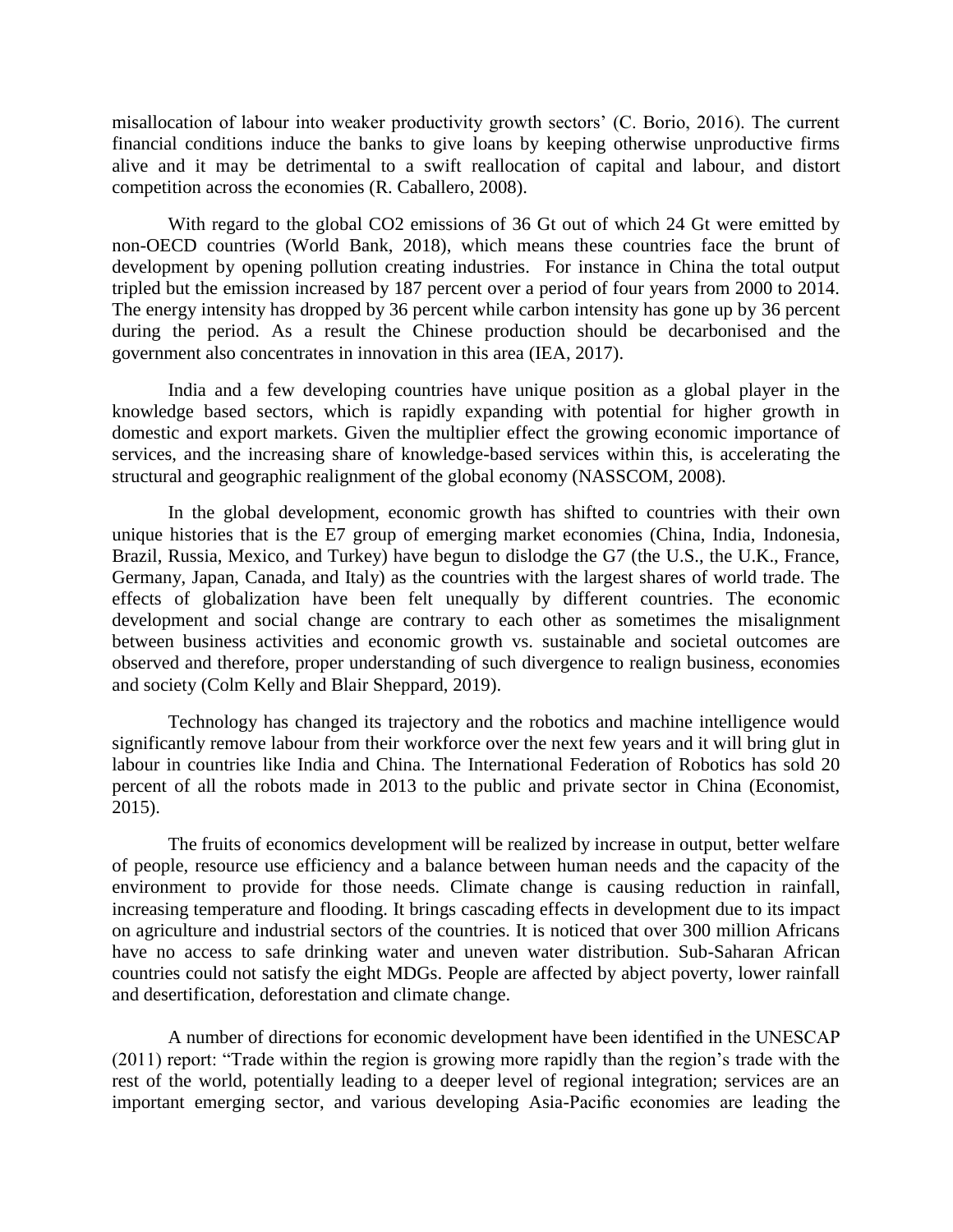recovery in exports of commercial services, with the group recording on average a growth rate of more than 20 percent in 2010. There is scope to expand intraregional trade in some services; some Asia-Pacific countries are already world leaders in the production and export of climatesmart goods and services; it is important to include small and medium-sized enterprises (SMEs) in the exports of Asia-Pacific economies, as they play a crucial role in creating employment; an increase in regional cooperation is also viewed as a major avenue for regional development" (Rupert Maclean, 2013).

In the global economy, major transformation took place over the past three decades and since 1990s countries like India and China have grown faster than the OECD average. 'The emergence of this new global economic geography happened in three distinct periods: the opening of China, India and the former Soviet Union to world markets was felt from the 1990s; a second period, from 2001 to the 2008 global financial crisis, saw pervasive convergence of poor countries due to increasingly China-centric growth. Rapid urbanisation and industrialisation in Asia led to rising commodity prices; a recent period in the 2010s, in which shifting wealth has temporarily slowed down. This has been driven by the global recession and China's transformation from a manufacturing and export led economy to one based on services and consumption, which led to a slump in commodity prices' (OECD, 2018).

The Perspectives on Global Development 2019 report carries four main messages: "The global shift in wealth will continue despite the changing role of China and lower levels of global liquidity, buoyed by growth in India, new low-cost labour manufacturing hubs and stronger links between developing countries. This new era calls for new forms and sources of finance, trade and knowledge sharing; there is a better understanding about the limitations of gross domestic product (GDP) per capita as an indicator of development. Economic growth is no longer quality growth. Compared to early industrialisers, developing countries today are growing faster, but improvements in well-being outcomes have been much slower for the same rate of economic growth. Economic growth must therefore be matched by investments and policy efforts that improve well-being outcomes and ensure sustainability; the development experience is different today, as countries are confronted with challenges like never before. The new development context has new rules, new environmental constraints, new technologies and more competition. Development strategies need to adapt to these changes, and reflect a country's context, endowments and institutions. Rather than following a singular paradigm, development strategies should be context-specific, and based on the principles of being participatory, place-based, multisectoral and multilateral; and facing the complexity of today's challenges implies a plurality of development pathways. Development paradigms have broadened significantly over time to include many new elements beyond a pure focus on economic growth. However, they continue to promote an approach that envisions a singular pathway to development for all countries, embodied in the idea that development starts with financial capital" (OECD, 2019).

The impending ricochet in global GDP growth is doubtful as slow growth and trade tensions are observed in the world. The world GDP growth to slow during 2019 and 2020 and the growth forecast is 2.5 percent which is the weakest since 2009. The oil prices may go up as the Saudi Arabia's recent supply disruption may bring inflation. This is being added with the US sanctions and Brexit related uncertainty and rising geopolitical tensions have increased the energy prices. However, in the industrial side, there is growing evidence that firms are increasing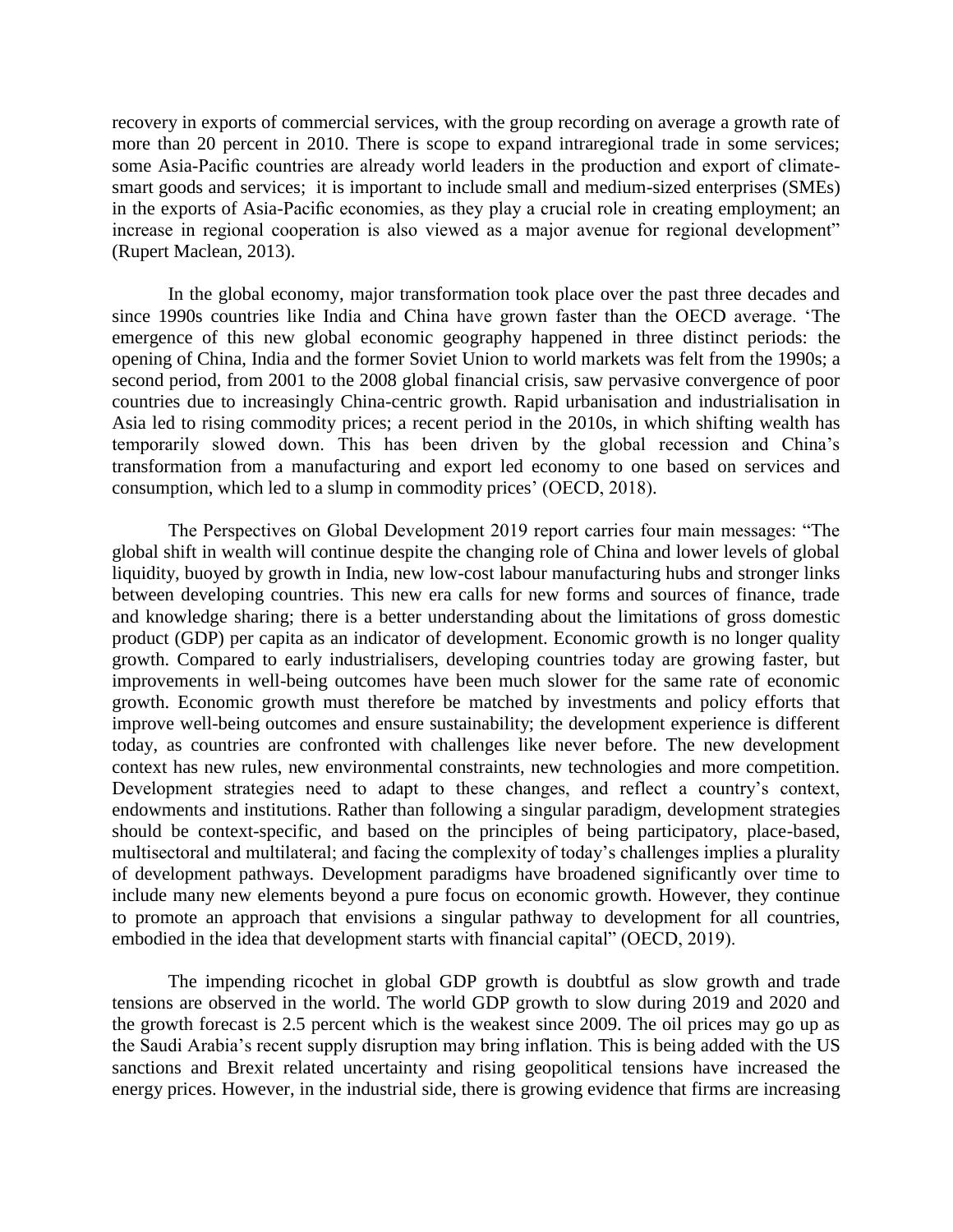capital spending and employ more workers and hence modest loss of momentum make take place but no global recession is expected.

The global trade tensions may be avoided if the countries respect multilateralism and they should not use tariffs to contain their bilateral trade balance. Further, if they follow the rulesbased multilateral trading system in accordance with the existing World Trade Organization (WTO) rules and its WTO dispute settlement system. Trade tensions may be avoided through negotiations and settlements. If needed the WTO rules may be amicable amended to achieve benefit to all the countries. Appropriate monetary and fiscal policies be promulgated to address the economic slowdown in the countries.

The current condition of the global manufacturing activity, lower business spending, lesser consumer purchases of durable goods, passive final demand, muffled inflation, reduced trade, tensions etc., needs strong internal and international policies to combat the weakening world economies. In some countries like Asia and Latin American, service sector activity is affected by global slowdown which results in inventory accumulation. US and China trade issues, US sanctions on Iran, Brexit and other geopolitical tensions have disrupted the global business and economic peace. The WEO-2019 forecast of 3.5 percent in 2020 as that of 3.2 percent in 2018 is itself is a big question in the midst of risk sentiments in the global trade. Therefore, it is suggested that "priorities across all economies are to enhance inclusion, strengthen resilience, and address constraints on potential output growth" (IMF-WEO, 2019). The IMF-WEO (2019) growth estimates are given below:

- 1. The US growth was 2.6 percent in 2019 and it is expected at 1.9 percent in 2020.
- 2. The growth in euro area was 1.3 percent in 2019 and it is projected at 1.6 percent in 2020
- 3. The United Kingdom has 1.3 percent growth in 2019 and it is expected 1.4 percent in 2020 despite Brexit followed transition.
- 4. The Japan had growth of 0.9 percent in 2019 and it is projected to decline to 0.4 percent in 2020.
- 5. The emerging and developing Asia is expected to grow at 6.2 percent in 2019–20.
- 6. The Latin America is expected to achieve 2.3 percent in 2020.
- 7. Growth in the Middle East, North Africa, Afghanistan, and Pakistan is expected 3.0 percent in 2020.
- 8. The growth in sub-Saharan Africa is expected at 3.6 percent in 2020.
- 9. The growth in the Commonwealth of Independent States is expected at 2.4 percent in 2020.

The data given above is given for several countries in the following Table 1 in the form of an overview of the World Economic Outlook projections of World Output in percentage from 2017 to 2021.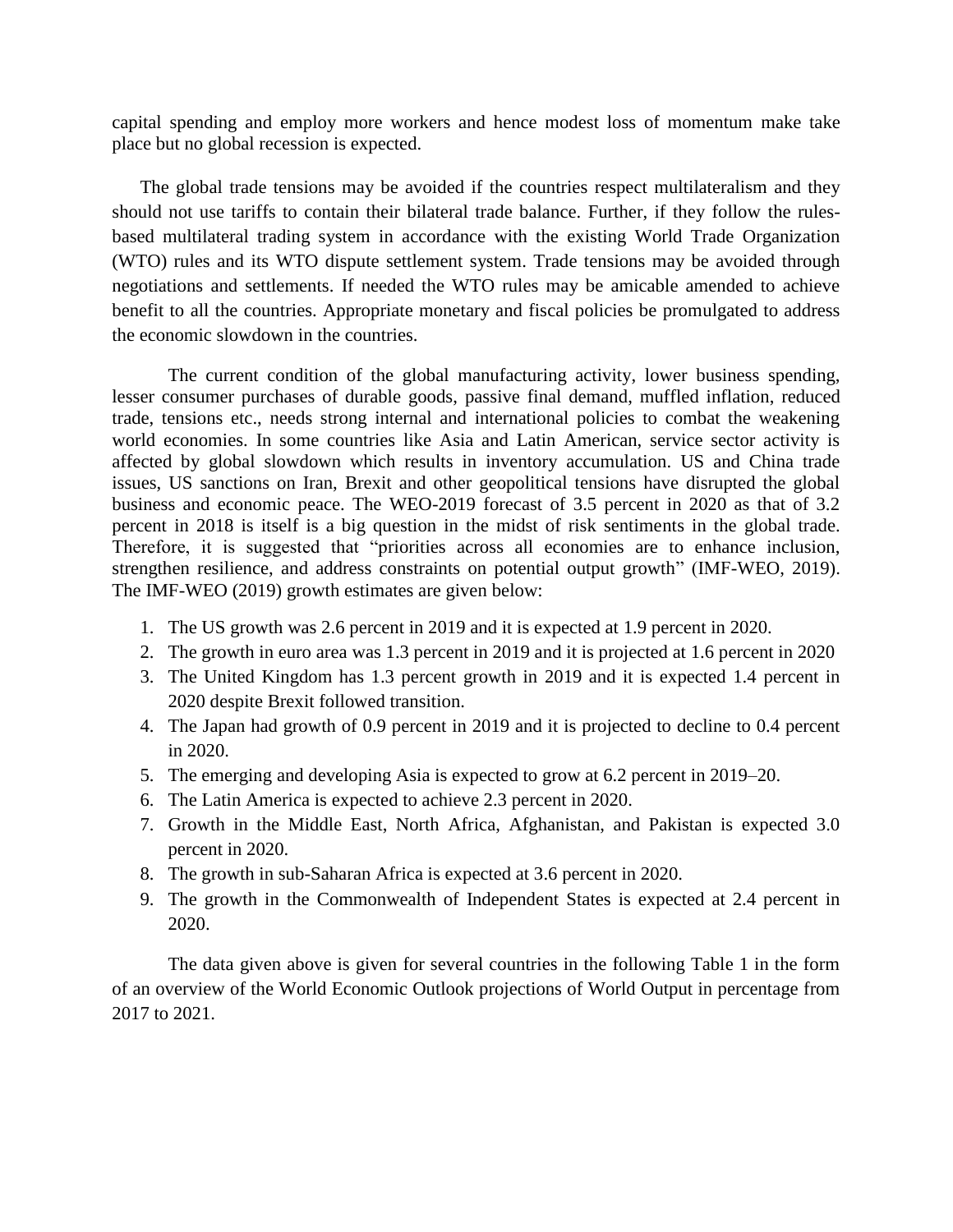Table 1: Overview of the World Economic Outlook Projections (Percent change, unless noted otherwise)

|                                                           | Difference from Oct 2019<br><b>WEO</b><br>Estimate<br>Projections |      |      |      |                |        | Q4<br>Estimate | Q42/<br>Projections |        |
|-----------------------------------------------------------|-------------------------------------------------------------------|------|------|------|----------------|--------|----------------|---------------------|--------|
|                                                           |                                                                   |      |      |      | Projections 1/ |        |                |                     |        |
| <b>Countries</b>                                          | 2018                                                              | 2019 | 2020 | 2021 | 2020           | 2021   | 2019           | 2020                | 2021   |
| <b>World Output</b>                                       | 3.6                                                               | 2.9  | 3.3  | 3.4  | $-0.1$         | $-0.2$ | 2.9            | 3.5                 | 3.3    |
| <b>Advanced Economies</b>                                 | 2.2                                                               | 1.7  | 1.6  | 1.6  | $-0.1$         | 0.0    | 1.5            | 1.9                 | 1.4    |
| <b>United States</b>                                      | 2.9                                                               | 2.3  | 2.0  | 1.7  | $-0.1$         | 0.0    | 2.3            | 2.0                 | 1.6    |
| Euro Area                                                 | 1.9                                                               | 1.2  | 1.3  | 1.4  | $-0.1$         | 0.0    | 1.0            | 1.7                 | 1.2    |
| Germany                                                   | 1.5                                                               | 0.5  | 1.1  | 1.4  | $-0.1$         | 0.0    | 0.3            | 1.2                 | 1.5    |
| France                                                    | 1.7                                                               | 1.3  | 1.3  | 1.3  | 0.0            | 0.0    | 1.2            | 1.3                 | 1.4    |
| Italy                                                     | 0.8                                                               | 0.2  | 0.5  | 0.7  | 0.0            | $-0.1$ | 0.3            | 0.9                 | 0.5    |
| Spain                                                     | 2.4                                                               | 2.0  | 1.6  | 1.6  | $-0.2$         | $-0.1$ | 1.7            | 1.6                 | 1.6    |
| Japan                                                     | 0.3                                                               | 1.0  | 0.7  | 0.5  | 0.2            | 0.0    | 0.5            | 1.8                 | $-0.3$ |
| <b>United Kingdom</b>                                     | 1.3                                                               | 1.3  | 1.4  | 1.5  | 0.0            | 0.0    | 0.9            | 1.8                 | 1.5    |
| Canada                                                    | 1.9                                                               | 1.5  | 1.8  | 1.8  | 0.0            | 0.0    | 1.8            | 1.7                 | 1.8    |
| Other Advanced Economies 3/                               | 2.6                                                               | 1.5  | 1.9  | 2.4  | $-0.1$         | 0.1    | 1.4            | 2.4                 | 2.3    |
| <b>Emerging Market and</b><br><b>Developing Economies</b> | 4.5                                                               | 3.7  | 4.4  | 4.6  | $-0.2$         | $-0.2$ | 4.0            | 4.8                 | 4.8    |
| <b>Emerging and Developing</b><br>Asia                    | 6.4                                                               | 5.6  | 5.8  | 5.9  | $-0.2$         | $-0.3$ | 5.3            | 6.0                 | 5.8    |
| China                                                     | 6.6                                                               | 6.1  | 6.0  | 5.8  | 0.2            | $-0.1$ | 5.9            | 5.9                 | 5.8    |
| India 4/                                                  | 6.8                                                               | 4.8  | 5.8  | 6.5  | $-1.2$         | $-0.9$ | 4.3            | 6.9                 | 6.1    |
| $\overline{\text{ASEAN-5}}$ 5/                            | 5.2                                                               | 4.7  | 4.8  | 5.1  | $-0.1$         | $-0.1$ | 4.6            | 4.8                 | 5.1    |
| <b>Emerging and Developing</b><br>Europe                  | 3.1                                                               | 1.8  | 2.6  | 2.5  | 0.1            | 0.0    | 2.8            | 2.4                 | 2.6    |
| Russia                                                    | 2.3                                                               | 1.1  | 1.9  | 2.0  | 0.0            | 0.0    | 1.5            | 1.6                 | 2.4    |
| Latin America and the<br>Caribbean                        | 1.1                                                               | 0.1  | 1.6  | 2.3  | $-0.2$         | $-0.1$ | 0.0            | 2.0                 | 2.4    |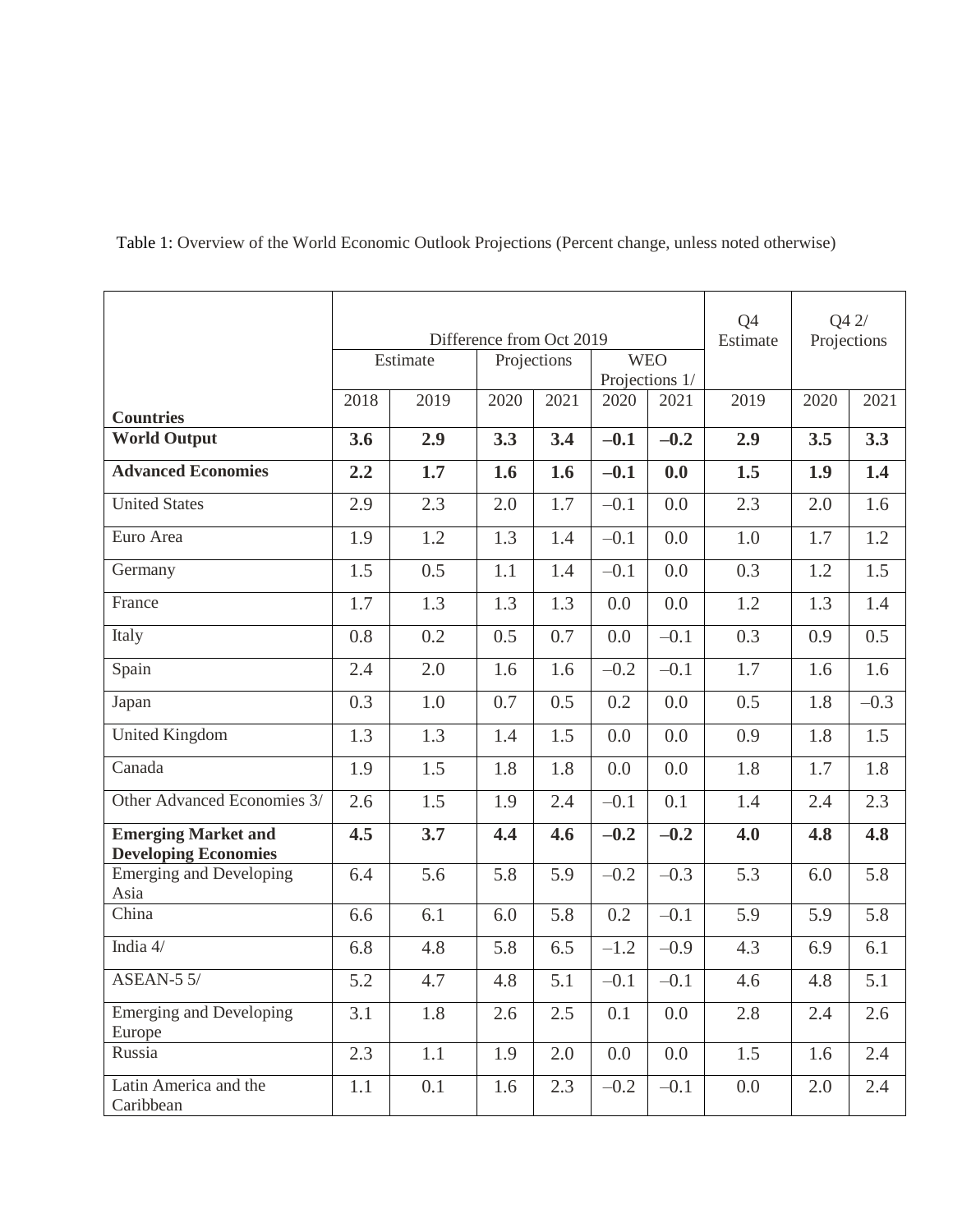| <b>Brazil</b>                                                   | 1.3    | 1.2     | 2.2    | 2.3    | 0.2    | $-0.1$ | 1.8                  | 2.0                                                | 2.4                     |
|-----------------------------------------------------------------|--------|---------|--------|--------|--------|--------|----------------------|----------------------------------------------------|-------------------------|
| Mexico                                                          | 2.1    | 0.0     | 1.0    | 1.6    | $-0.3$ | $-0.3$ | 0.1                  | 1.2                                                | 1.8                     |
| Middle East and Central Asia                                    | 1.9    | 0.8     | 2.8    | 3.2    | $-0.1$ | 0.0    | $\cdots$             | .                                                  | .                       |
| Saudi Arabia                                                    | 2.4    | 0.2     | 1.9    | 2.2    | $-0.3$ | 0.0    | $-0.9$               | 2.7                                                | 2.2                     |
| Sub-Saharan Africa                                              | 3.2    | 3.3     | 3.5    | 3.5    | $-0.1$ | $-0.2$ | $\cdots$             | $\cdots$                                           | .                       |
| Nigeria                                                         | 1.9    | 2.3     | 2.5    | 2.5    | 0.0    | 0.0    | $\cdots$             | .                                                  | $\cdots$                |
| South Africa                                                    | 0.8    | 0.4     | 0.8    | 1.0    | $-0.3$ | $-0.4$ | 0.3                  | 0.6                                                | 1.3                     |
| Memorandum                                                      |        |         |        |        |        |        |                      |                                                    |                         |
| Low-Income Developing<br>Countries                              | 5.0    | 5.0     | 5.1    | 5.1    | 0.0    | $-0.1$ | .                    | .                                                  | .                       |
| World Growth Based on<br>Market Exchange Rates                  | 3.0    | 2.4     | 2.7    | 2.8    | 0.0    | 0.0    | 2.3                  | 2.9                                                | 2.6                     |
| <b>World Trade Volume (goods</b>                                | 3.7    | 1.0     | 2.9    | 3.7    | $-0.3$ | $-0.1$ |                      |                                                    |                         |
| and services) 6/                                                |        |         |        |        |        |        | $\ddot{\phantom{a}}$ | $\ddot{\bullet}$ $\ddot{\bullet}$ $\ddot{\bullet}$ | $\bullet\bullet\bullet$ |
| <b>Advanced Economies</b>                                       | 3.2    | 1.3     | 2.2    | 3.1    | $-0.4$ | $-0.1$ | .                    | .                                                  | .                       |
| <b>Emerging Market and</b><br>Developing Economies              | 4.6    | 0.4     | 4.2    | 4.7    | 0.0    | 0.0    | .                    | .                                                  | $\cdots$                |
| <b>Commodity Prices (U.S.</b><br>dollars)                       |        |         |        |        |        |        |                      |                                                    |                         |
| Oil 7/                                                          | 29.4   | $-11.3$ | $-4.3$ | $-4.7$ | 1.9    | $-0.1$ | $-10.9$              | $-1.5$                                             | $-2.7$                  |
| Nonfuel (average based on<br>world commodity import<br>weights) | 1.6    | 0.9     | 1.7    | 0.6    | 0.0    | $-0.7$ | 4.8                  | 1.0                                                | 1.2                     |
| <b>Consumer Prices</b>                                          |        |         |        |        |        |        |                      |                                                    |                         |
| <b>Advanced Economies</b>                                       | 2.0    | 1.4     | 1.7    | 1.9    | $-0.1$ | 0.1    | 1.4                  | 1.8                                                | 1.9                     |
| <b>Emerging Market and</b><br>Developing Economies 8/           | 4.8    | 5.1     | 4.6    | 4.5    | $-0.2$ | 0.0    | 5.1                  | 3.8                                                | 3.6                     |
| <b>London Interbank Offered</b>                                 |        |         |        |        |        |        |                      |                                                    |                         |
| Rate (percent)                                                  |        |         |        |        |        |        |                      |                                                    |                         |
| On U.S. Dollar Deposits (six<br>month)                          | 2.5    | 2.3     | 1.9    | 1.9    | $-0.1$ | $-0.2$ | $\cdots$             | $\cdots$                                           | .                       |
| On Euro Deposits (three<br>month)                               | $-0.3$ | $-0.4$  | $-0.4$ | $-0.4$ | 0.2    | 0.2    | $\cdots$             | $\ldots$                                           | $\cdots$                |
| On Japanese Yen Deposits<br>(six month)                         | 0.0    | 0.0     | $-0.1$ | 0.0    | 0.0    | 0.2    | $\cdots$             | $\cdots$                                           | $\cdots$                |

Note: Real effective exchange rates are assumed to remain constant at the levels prevailing during October 14-November 11, 2019. Economies are listed on the basis of economic size. The aggregated quarterly data are seasonally adjusted. WEO = World Economic Outlook.

1/ Difference based on rounded figures for the current and October 2019 World Economic

Outlook forecasts. Countries whose forecasts have been updated relative to October 2019 World Economic Outlook forecasts account for 90 percent of world GDP measured at purchasing-power-parity weights.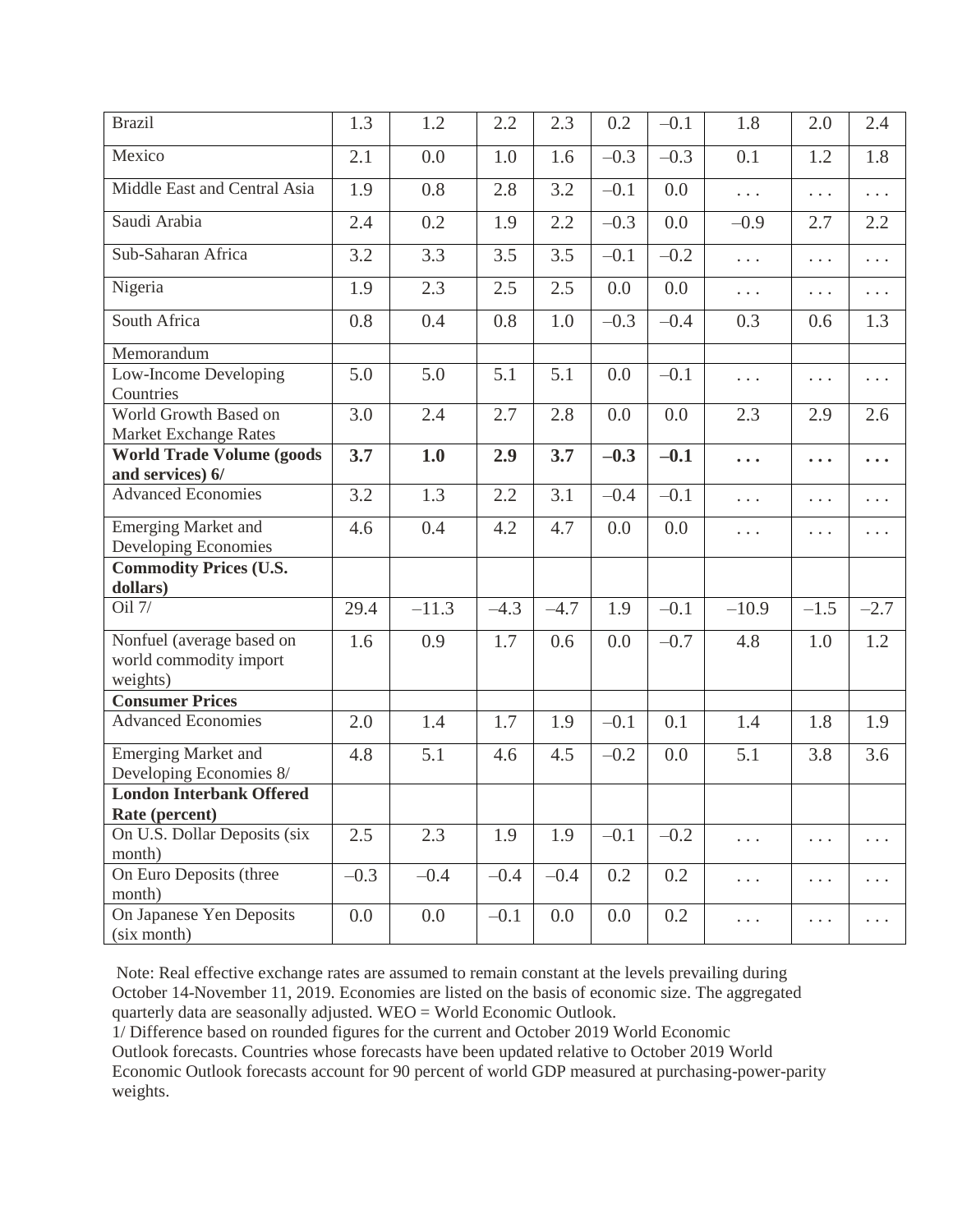2/ For World Output, the quarterly estimates and projections account for approximately 90 percent of annual world output at purchasing-power-parity weights. For Emerging Market and Developing Economies, the quarterly estimates and projections account for approximately 80 percent of annual emerging market and developing economies' output at purchasing-power-parity weights. 3/ Excludes the Group of Seven (Canada, France, Germany, Italy, Japan, United Kingdom, United States) and euro area countries.

4/ For India, data and forecasts are presented on a fiscal year basis and GDP from 2011 onward is based on GDP at market prices with fiscal year 2011/12 as a base year.

5/ Indonesia, Malaysia, Philippines, Thailand, Vietnam.

6/ Simple average of growth rates for export and import volumes (goods and services).

7/ Simple average of prices of UK Brent, Dubai Fateh, and West Texas Intermediate crude oil. The average price of oil in US dollars a barrel was \$60.62 in 2019; the assumed price, based on futures markets (as of November 12, 2019), is \$58.03 in 2020, and \$55.31 in 2021. 8/ Excludes Venezuela.



Source: World Economic Outlook, January 2020.

Chart 1given below gives the estimate and projections of world output, output in advanced economies and output in emerging market and developing economies from 2018 to 2021. It shows that WEO projections for 2020 and 2021 are precarious for the emerging market and developing economies.

The assessment of the global economic situation discussed in this paper indicates that the global economic realignment is unfavourable to the emerging market and developing economies in particular and other economies in general. This necessitates for appropriate policy formulation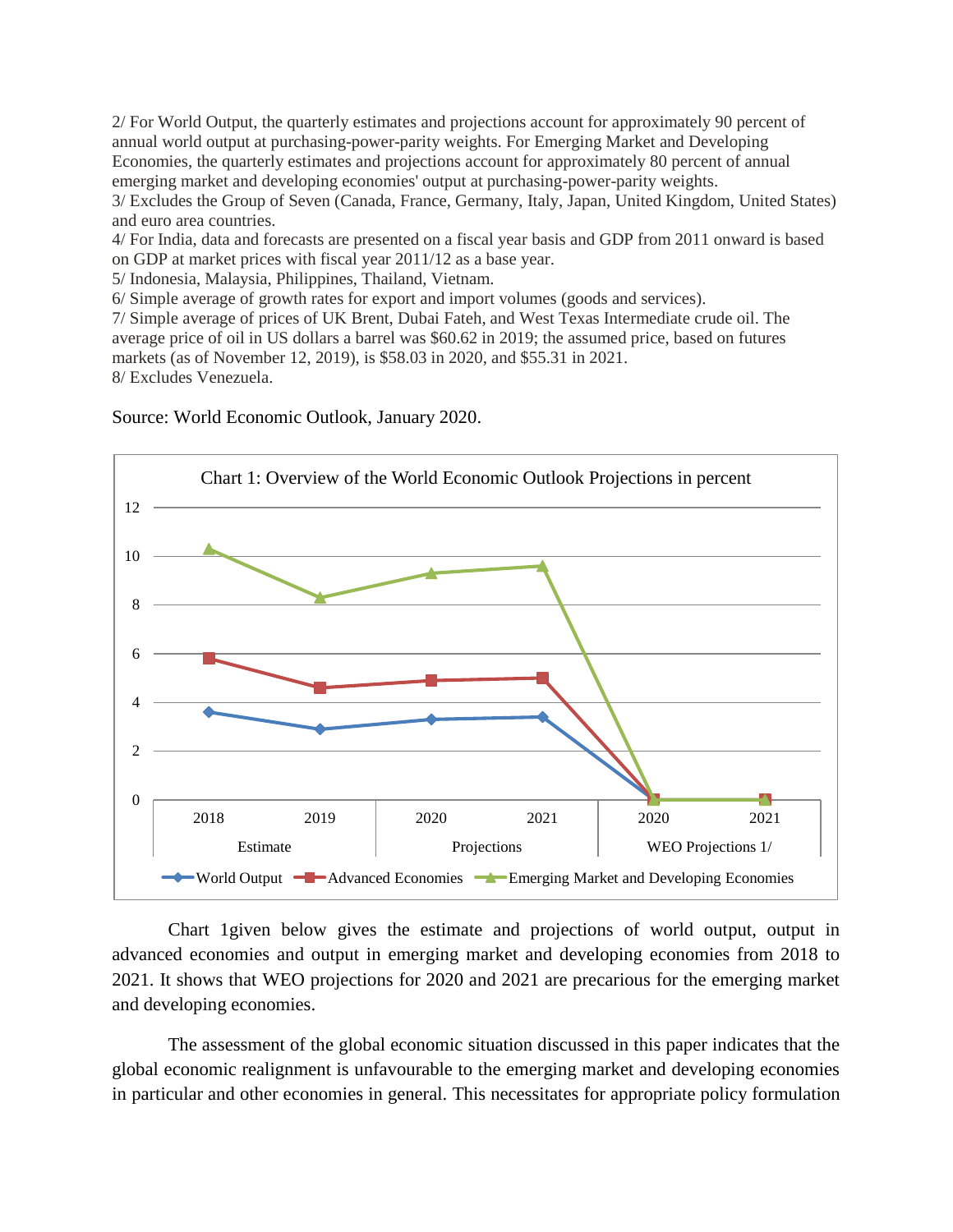to contain the declining trend otherwise global equality in development cannot be achieved. This will results in furthering of geopolitical and bilateral and multilateral trade tensions in the future.

\*\*\*

## **REFERENCES**

Francois Bourguignon: Atlas of Global Development, The World Bank Washington, 2007, p1.

Caruana,J: "Credit, commodities and currencies", lecture at the London School of Economics and Political Science, 5 February 2016.

Haddad, L., H. Kato and N. Meisel: Growth is Dead, Long Live Growth: The Quality of Economic Growth and Why it Matters, JICA Research Institute, 2015

Alvaredo, F. et al: World inequality report 2018, World Inequality Lab, https://wir2018.wid.world/files/download/wir2018-full-report-english.pdf

World Bank: Poverty and Shared Prosperity 2018, World Bank, ttps://openknowledge.worldbank.org/handle/10986/30418.

OECD: Development Co-operation Report 2018: Joining Forces to Leave No One Behind,

OECD Publishing, Paris, [http://dx.doi.org/10.1787/dcr-2018-en.](http://dx.doi.org/10.1787/dcr-2018-en)

OECD (2018): Perspectives on Global Development 2019: Rethinking Development Strategies, Perspectives on Global Development, OECD Publishing, Paris. https://doi.org/10.1787/persp\_glob\_dev-2019-en

Baldwin, R: Trade And Industrialisation After Globalisation's  $2<sup>nd</sup>$  Unbundling: How Building and Joining A Supply Chain Are Different And Why It Matters, National Bureau of Economic Research, Cambridge,2011, MA, http://dx.doi.org/10.3386/w17716.

World Bank: World Development Indicators (database), 2018, [http://databank.worldbank.org/data/source/world-development-indicators.](http://databank.worldbank.org/data/source/world-development-indicators)

IEA: World Energy Outlook 2017, OECD Publishing, Paris/IEA, Paris, <http://dx.doi.org/10.1787/weo-2017-en>

Borio, C., Kharroubi,E., Upper, C., and Zampolli, F: "Labour reallocation and productivity dynamics: financial causes, real consequences", BIS Working Papers, no 534, January 2016.

Caballero,R., Hoshi, T., and Kashyap,A: "Zombie lending and depressed restructuring in Japan", American Economic Review, vol 98, no 5, December 2008.